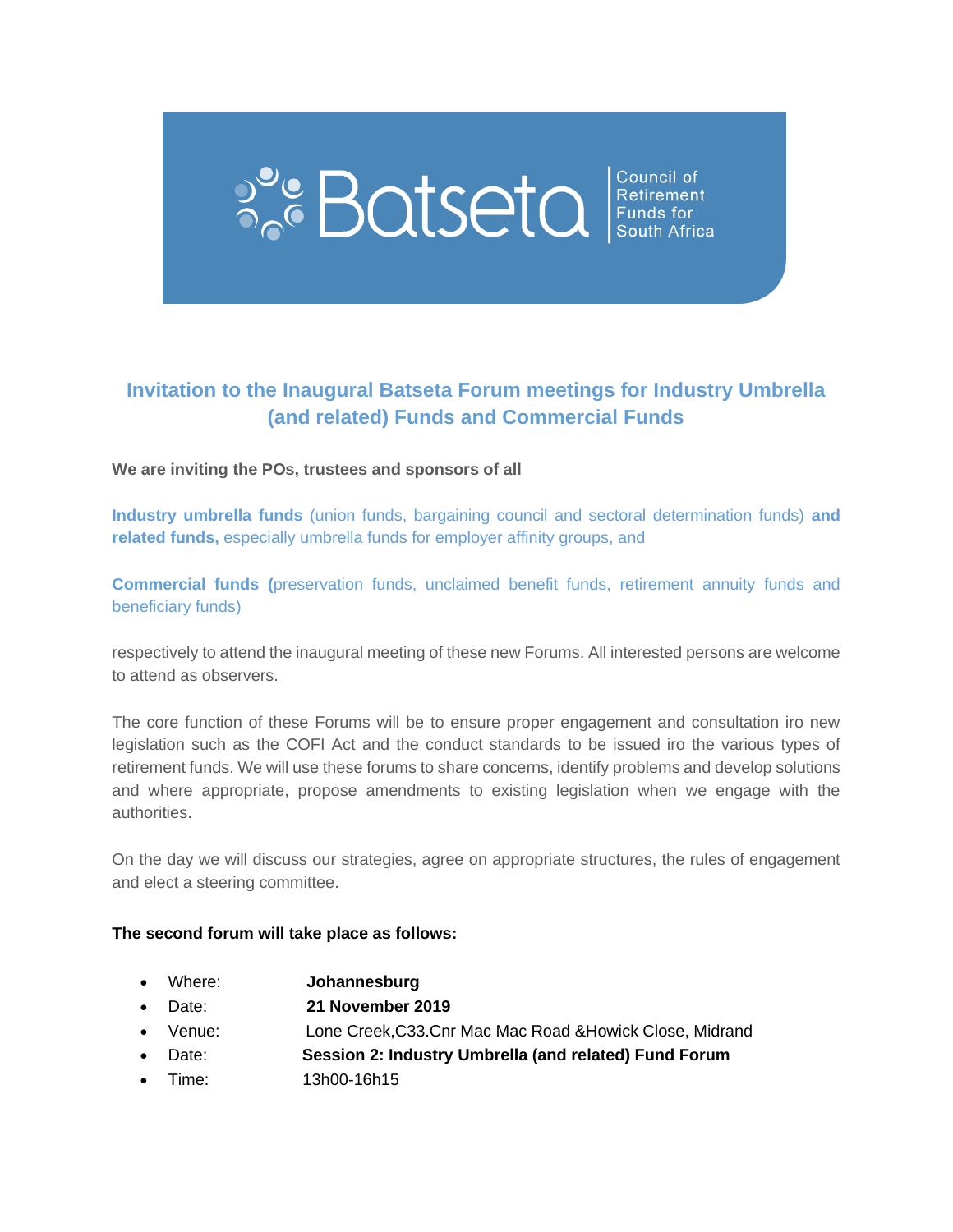# **Agenda**

# **Batseta Industry Umbrella (and related funds) Forum**

## 21 November 2019

## Johannesburg

Venue: Umthombo Wolwazi

Lone Creek, C33.Cnr Mac Mac & Howick Close, Midrand

#### **Establishing the Batseta Industry Umbrella Discussion Forum**

| 13h00 | 1.        | Welcome                                                                                                       | Isaac Ramputa / Anne-<br>Marie D'Alton | 10 |
|-------|-----------|---------------------------------------------------------------------------------------------------------------|----------------------------------------|----|
| 13h10 | 2.        | <b>Batseta Umbrella Forum Strategy</b>                                                                        | Koos Bezuidenhout                      | 30 |
|       | $\bullet$ | Summary of developments to date, the<br>interaction with the FSCA and the high<br>level strategies formulated |                                        |    |
| 13h40 |           | 3. Structure and management of the<br>discussion Forums-Terms of<br>engagement                                |                                        | 20 |
|       |           | How the discussion forum will function                                                                        |                                        |    |
|       |           | Steering committees supported by project<br>leader and secretariat                                            |                                        |    |
|       |           | They will help determine the agendas and<br>speakers                                                          |                                        |    |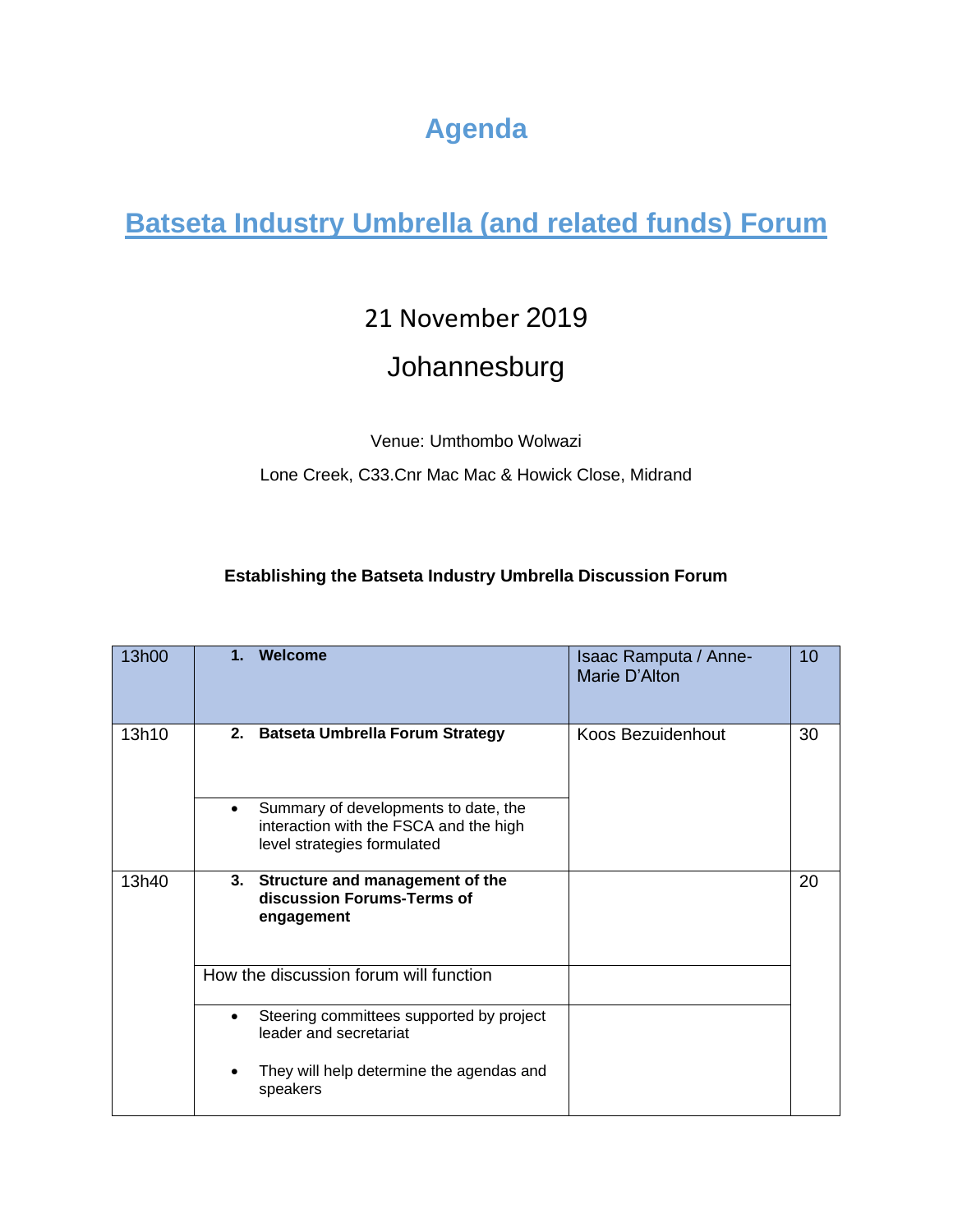|           | How the consultation forum will function                            |                    |  |
|-----------|---------------------------------------------------------------------|--------------------|--|
| $\bullet$ | Batseta Board to arrange interactions with<br>the Authorities.      |                    |  |
| $\bullet$ | Legislative issues and conduct standards to<br>be incorporated COFI |                    |  |
|           | 4. Election of a Gauteng committee                                  | Anne-Marie D'Alton |  |
|           | Chair $+2$ to 4 persons                                             |                    |  |

**Discussion points**

| 14h00 | 5. Legal technical issues iro which<br>Kobus and members of<br>industrial funds require action and or<br>the steering committee<br>clarity (the primary objective here is to<br>identify issues and determine priorities) | 20 |
|-------|---------------------------------------------------------------------------------------------------------------------------------------------------------------------------------------------------------------------------|----|
|       | Exploring and understanding the various<br>structures of umbrella funds                                                                                                                                                   |    |
|       | Naming conventions<br>$\bullet$                                                                                                                                                                                           |    |
|       | Desirability of rule amendments to<br>$\bullet$<br>recognise the role of the sponsor                                                                                                                                      |    |
|       | Desirability of independent Trustees - fit<br>$\bullet$<br>and proper requirements                                                                                                                                        |    |
|       | How best to ensure greater transparency.<br>$\bullet$<br>Transformation, Sustainable investing,<br>Infrastructure investing                                                                                               |    |
|       | Issues with the section 7B exemption<br>$\bullet$<br>requirements                                                                                                                                                         |    |
|       | Allowing funds to create a provision for paid<br>up benefits iro the members that cannot be<br>traced - "unclaimed benefits"                                                                                              |    |
|       | Other                                                                                                                                                                                                                     |    |
| 14h20 | <b>Break</b>                                                                                                                                                                                                              | 15 |

### **Aspects where Umbrella funds will be required to "lead from the front" in future**

| 14h35 | <b>Transformation: Preparing a balanced RF</b> |  |
|-------|------------------------------------------------|--|
|       | scorecard                                      |  |